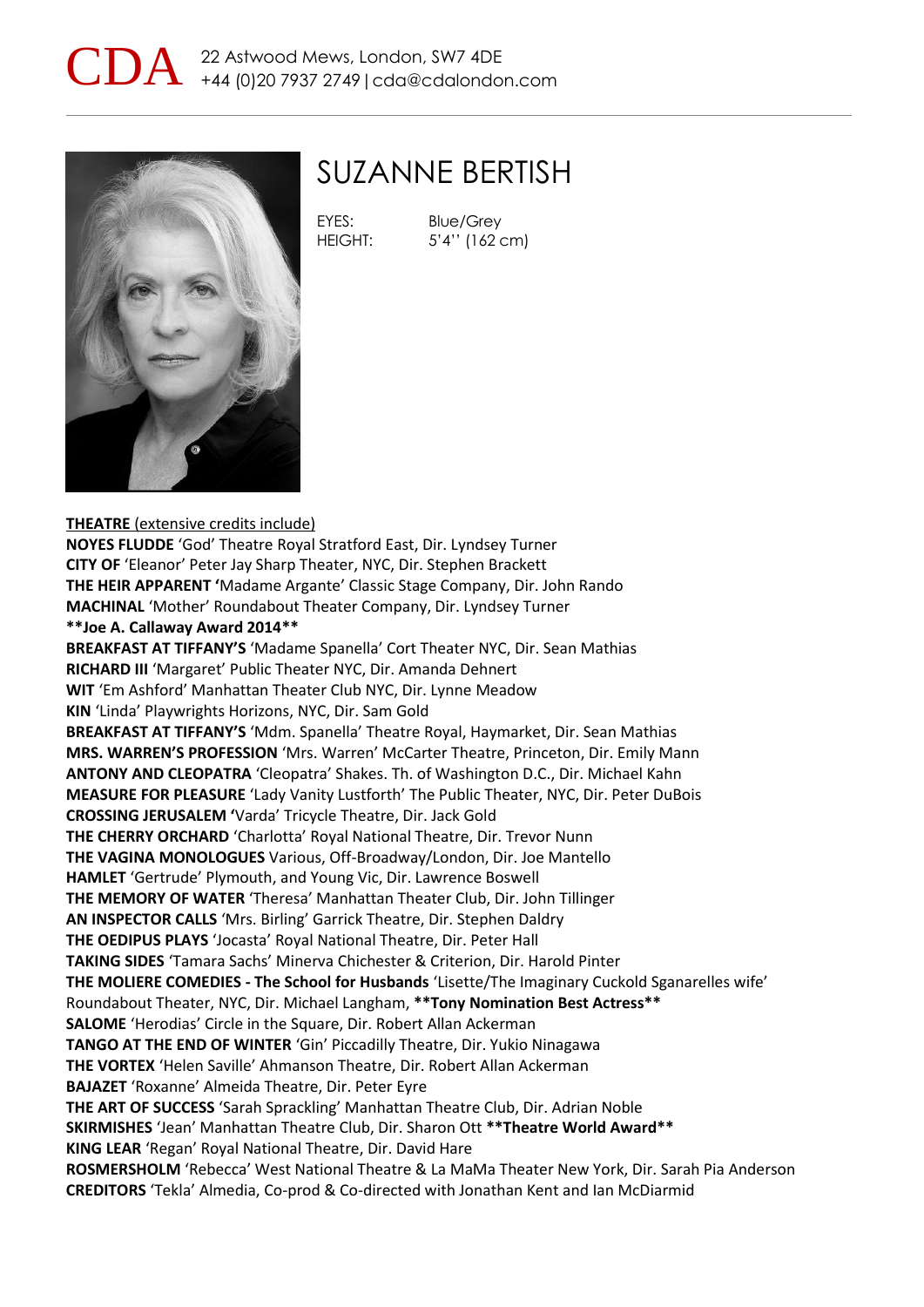## SUZANNE BERTISH

#### **Royal Shakespeare Company**

**TROILUS AND CRESSIDA** 'Agamemnon' Dir. Gregory Doran **LES LIAISONS DANGEREUSES** 'Marquise de Merteuil' RSC at The Ambassadors, Dir. Howard Davies **PERICLES** 'Dionyza' Dir. Ron Daniels **Royal Shakespeare Company cont. TWELFTH NIGHT** 'Olivia' Dir. Trevor Nunn **THREE SISTERS** 'Masha' Dir. Trevor Nunn **OTHELLO** 'Desdemona' Dir. Ronald Eyre **THE LIFE AND TIMES OF NICHOLAS NICKLEBY**, 'Fanny Squeers/Miss Snevellicci/Peg Sliderskew' RSC & Broadway, Dir. Trevor Nunn **\*\*Society of West End Theatres Award\*\***

#### **Prospect Theatre Company Old Vic and World Tour:**

**ALL FOR LOVE** 'Octavia' Dir. Frank Hauser **HAMLET** 'Ophelia' Dir. Toby Robertson **\*\*Clarence Derwent Award\*\* DEVIL'S ISLAND** Royal Court, Dir. David Hare

#### **Glasgow Citizens Theatre 1973 – 1975: Productions included:**

**KENNEDY'S CHILDREN** 'Carla', **WOYZECK '**Proprietress', **MIRANDOLINA** 'Mirandolina' Dir. Robert David Macdonald, **THE DUCHESS OF MALFI '**Duchess', **ROMEO & JULIET** 'Nurse', Dir. Philip Prowse, **CORIOLANUS** 'Volumnia' Dir. Jonathan Chadwick, **MACBETH** 'Lady Macbeth' Dir. Stephen Dartnell'

#### **TELEVISION**

**LIFE AFTER LIFE** [House Productions for BBC] 'Miss Woolf' Dir. John Crowley **SEX EDUCATION** (S3) [Starco TV/Netflix] ' Dr Cutton' Dirs. Ben Taylor/ Runyararo Mapfumo **ATLANTIC CROSSING** [Cinenord] 'Florence Harriman' Dir. Alexander Eik & Janic Heen **THE LOOMING TOWER – Mistakes Were Made** [Legendary Television/Hulu/Amazon] 'Landlady' Dir. John Dahl **MERCY STREET (S1 & 2)** [Scott Free Productions/PBS] 'Matron Brannan' Dirs. Roxann Dawson/ Jeremy Webb/ Stephen Cragg & Laura Innes **X COMPANY – Season 2** [Temple Street Productions, Toronto] 'Abbess' Dir. Andy Mikita **SECRET DIARY OF A CALL GIRL** [Tiger Aspect] S4: 2 eps 'Anna' Dirs. Wayne Yip & Alex Garcia **POIROT** –**Three Act Tragedy [**ITV] **'**Miss Milray' Dir. Ashley Pearce **ROME (S1 & 2)** [HBO] 'Eleni' Dirs. Allen Coulter, Alan Poul, Steve Shill, Timothy Van Patten, John Maybury **TRIAL AND RETRIBUTION** – **Mirror Image [**La Plante Productions] 'Ms Newburgh' Dir. Michael Whyte **LOVE SOUP** [BBC] 'Sally' Dir Christine Gernon **ROSEMARY AND THYME** – **The Italian Rapscallion** [Carnival] 'Emma Standish' Dir. Brian Farnham **THE GRID** [BBC/FOX/TNT] 'Sarah Camfield' Dir. Mikael Salomon **THE COMMANDER** [La Plante Productions] 'Vivian Newburgh' Dir. Michael Whyte **THE ROMAN SPRING OF MRS STONE** [Showtime] 'Julia' Dir. Robert Allan Ackerman **JUDAS** [Paramount TV] 'Rohab' Dir. Charles Robert Carner **SILENT WITNESS** [BBC] 'Eva Horowitz' Dir. Coky Giedroyc **THE SCARLET PIMPERNEL - The King's Ransom** [BBC] 'La Touraine' Dir. Edward Bennett **SPACE PRECINCT** – **Divided We Stand** [Mentorn] 'Regina Baylek' Dir. Alan Birkinshaw **ABSOLUTELY FABULOUS** – **The End** [BBC] 'Gina' Dir. Bob Spiers **MR. BEAN** – **Back to School Mr Bean** [Tiger Aspect] 'Art Teacher' Dir. John Birkin **LOVE HURTS** [SelecTV] S3 – 4eps 'Mirav Levison' Dir. Roger Bamford **SCREEN ONE – Wall of Silence** [BBC] 'Rosa Klein' Dir, Phillip Saville **15: THE LIFE AND DEATH OF PHILIP KNIGHT** [YTV] 'Margaret Harris' Dir. Peter Kosminsky **NO VISIBLE BRUISES: THE KATIE KOESTNER STORY** [HBO] 'Dean Stellar' Dir. Juan Jose Campanella **A DAY IN SUMMER** [YTV] 'Georgina' Dir. Bob Mahoney